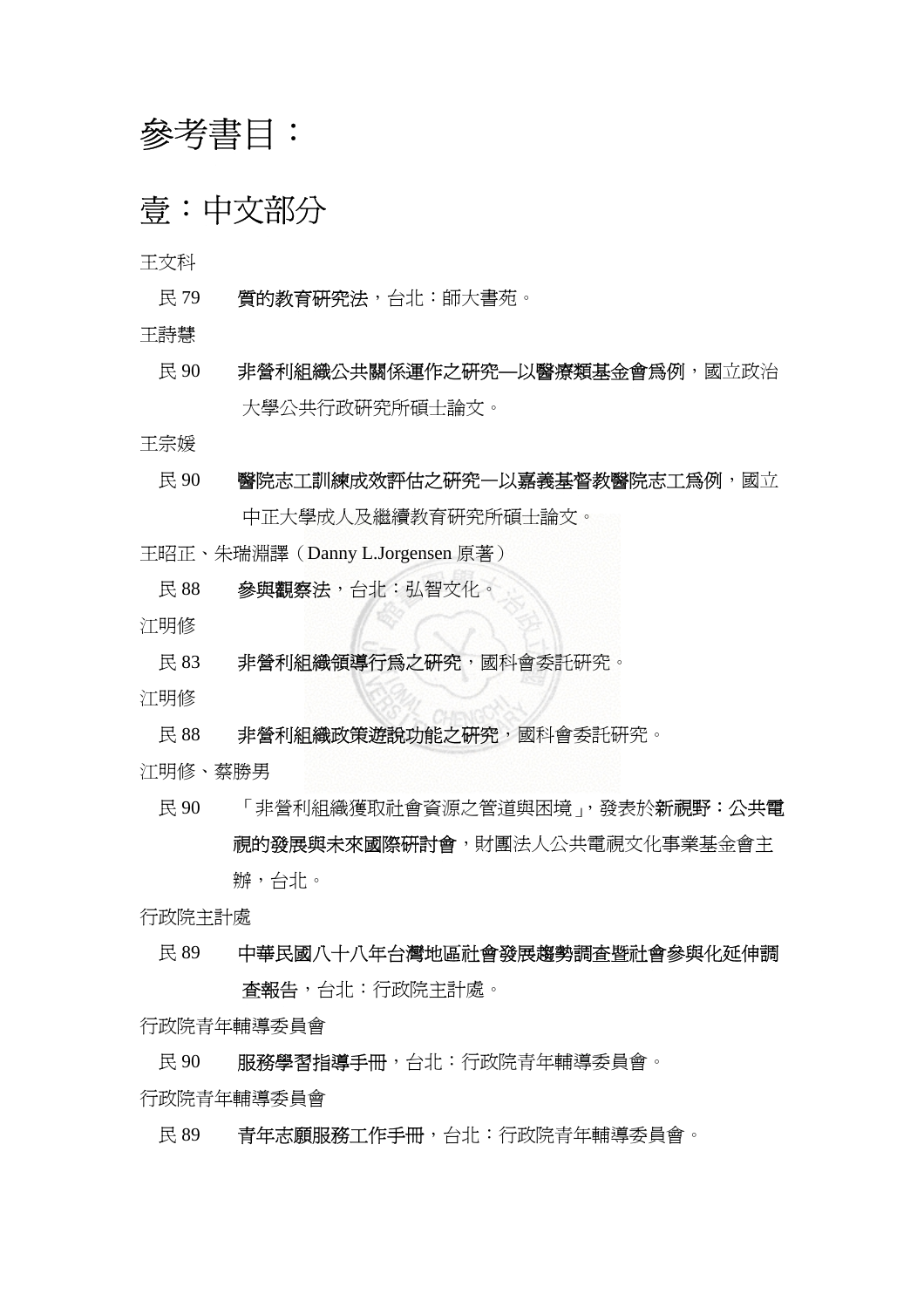李聲吼

- 民 89 人力資源發展,台北:五南。
- 李淑珺譯(Steve McCurley&Rick Lynch 原著)
	- 民 89 志工實務手冊,台北:張老師文化。

李芳銘

民 77 末願工作者對督導認知及其滿意程度之研究,私立東海大學社會工 作研究所碩士論文。

李盈憲

 民 91 青年志願組織運作之研究—以慈濟大專青年聯誼會為例,私立南華 大學非營利事業管理研究所碩士論文。

李法琳

### 民 92 大台北地區大學服務性社團學生參與志願服務之動機與滿意度研

究,私立世新大學社會發展研究所碩士論文。

余佩珊譯(Peter F.Drucker 原著)

- 民 83 非營利機構的經營之道,台北:遠流。
- 吳復新
- 民 85 人力資源管理,台北:國立空中大學。
- 吳美連、林俊毅
- 民 88 人力資源管理理論與實務,台北:智勝。
- 何永福、楊國安
	- 民 82 人力資源策略管理,台北:三民。

林哲生

民 86 「非營利組織經營三要」,發表於非營利組織經營管理研討會,台北 市立圖書館與洪健全教育文化基金會合辦,台北。

林雅莉

- 民 87 非營利組織募款之研究,國立政治大學公共行政研究所碩士論文。 林勝義
	- 民 86 「志願服務的教育訓練」, 社區發展季刊, 第 78 期, 頁 14-18。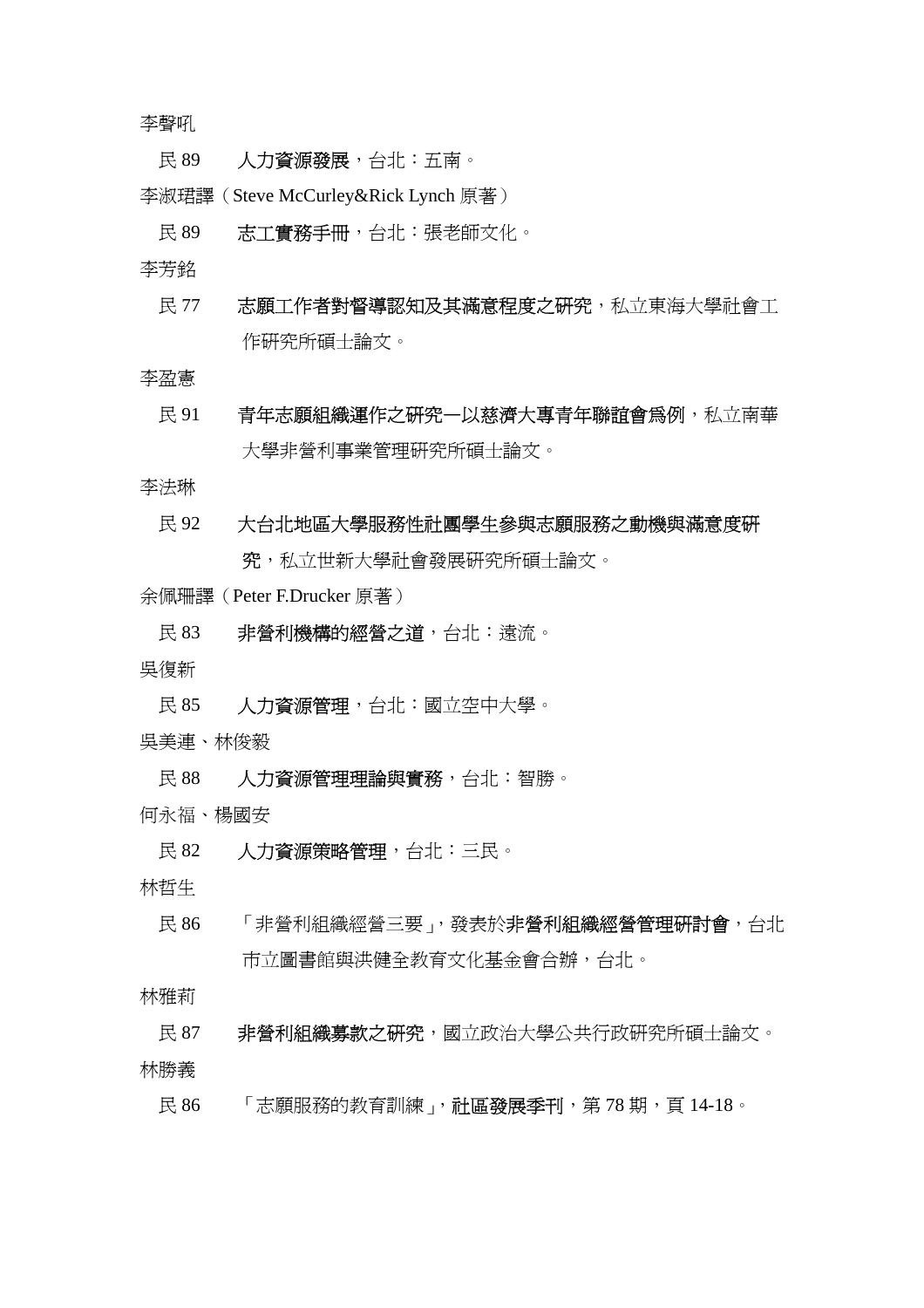周學雯

民 91 大學生參與運動志工之動機與意願研究,國立台灣師範大學運動休 閒與管理研究所碩士論文。

胡幼慧主編

- 民 85 营性研究:理論、方法及本十女性研究實例,台北:巨流。
- 張潤書
- 民 84 行政學(四版),台北:三民。
- 張英陣
- 民 86 「激勵措施與志願服務的持續」, **社區發展季刊**, 第 78 期, 頁 54-64。 張添洲
- 民 88 人力資源**—**組織、管理、發展,台北:五南。
- 陳金貴
	- 民 83 美國非營利組織的人力資源管理,台北:瑞興。
- 陳金貴
	- 民 85 「美國非營利組織的研究」,美歐月刊,第11 卷第 6 期, 百。
- 陳金貴
	- 民 89 「非營利組織與志工訓練」,發表於第三屆社區大學全國研討會,宜 蘭。
- 陳金貴
	- 民 90 「志願服務工作的功能與推行」,人事月刊,第 35 卷第 1 期,頁 6-14。

陳萬淇

民 74 個案研究法,台北:華泰。

徐宗國

 民 85 「紮根理論研究法:淵源、原則、技術與涵義」,收錄於胡幼慧主編, 質性研究**—**理論、方法及本土女性研究實例,頁 47-73,台北:巨流。

馬慧君

民 85 末願服務工作者參與類型之初探—以埔里五個團體的志工爲例,國 立暨南國際大學社會政策與社會工作研究所碩士論文。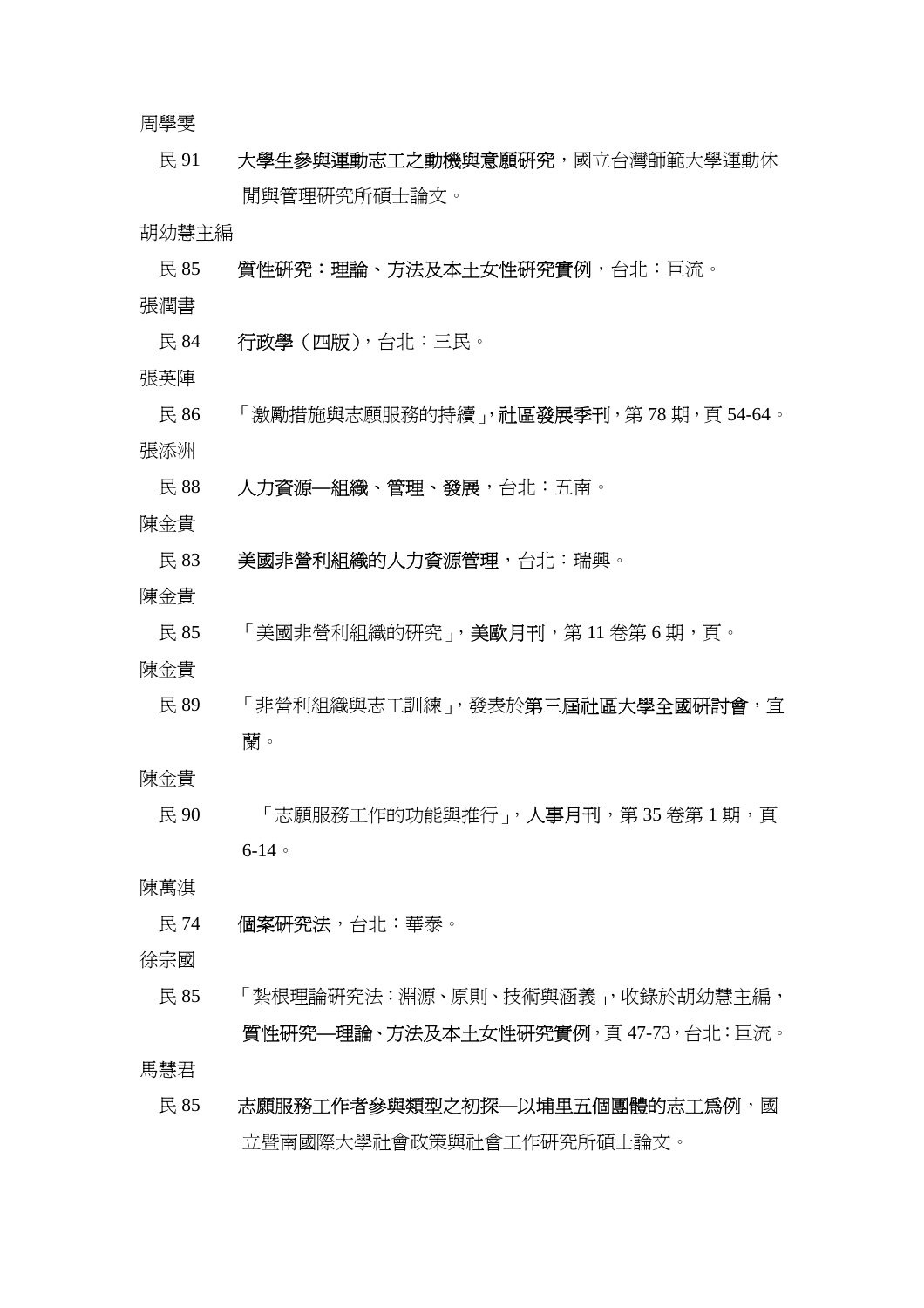#### 黃瑞琴

民 80 實的教育研究法,台北:心裡出版社。

黃新福

民 88 非營利社福基金會治理活動之研究,國立政治大學公共行政研究所 博士論文。

黃英忠等合著

- 民 91 人力資源管理 (二版), 台北: 華泰。
- 黃永明
	- 民 87 大學生參與少年福利志願服務機構之選擇與工作滿足之研究—以台 中縣市為例,國立暨南國際大學社會政策與社會工作研究所碩士論 文。
- 黃慧玲
	- 民 90 非營利組織與大學服務性社團推展社會服務合作模式之探討,私立 銘傳大學公共管理與社區發展研究所在職專班碩士論文。

黃文貴

民 92 青年志工應用在警政工作之研究,私立元智大學管理研究所碩士論 文。

游淑綺

民 90 非營利組織救援功能之研究:以台灣九二一震災中六個個案為例, 國立政治大學公共行政研究所碩士論文。

葉肅科

民 90 「澳洲志願服務的發展與特色」, **社區發展季刊**, 第 93 期, 頁 255-271。 慈濟大專青年聯誼會

- 民 89 完全幹部手冊, 花蓮: 慈濟大專青年聯誼會。
- 劉祥孚
	- 民 85 非營利組織公共服務功能之理論與實證:環保團體之個案分析,國 立政治大學公共行政研究所碩士論文。

趙珍妮

 民 79 義務「張老師」在職訓練方案之評估研究—以大台北地區四個「張 老師」中心為例,私立東吳大學社會研究所碩士論文。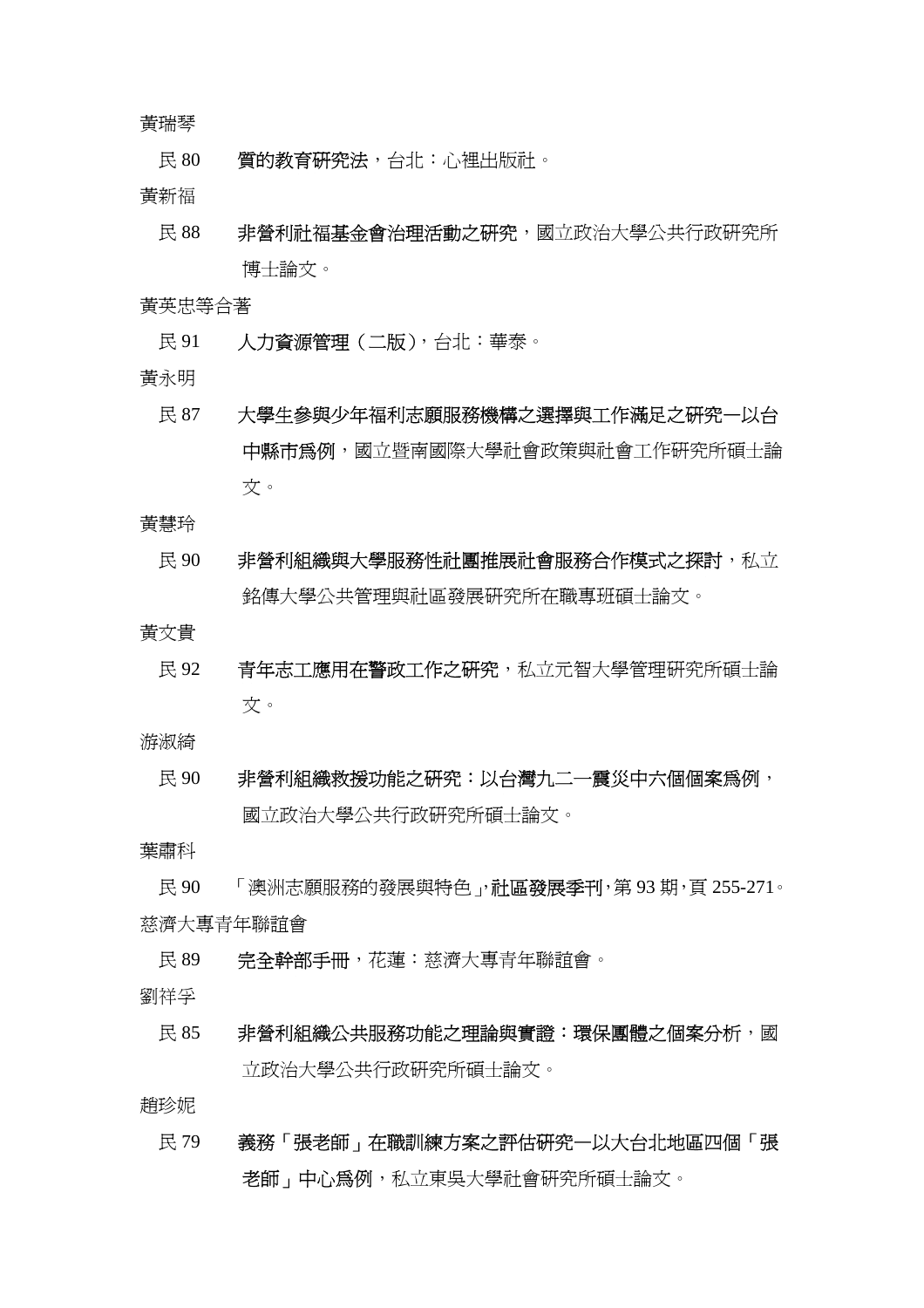蔡漢賢

民 79 志願服務的理論與實務,台北:中華民國社區發展研究訓練中心。

滕雨方

民 92 非營利組織義工教育訓練之研究一以國際佛光會中華總會爲例,私 立佛光人文社會學院公共事務學研究所碩士論文。

謝文亮

民 91 志工教育訓練與工作投入關係之研究,國立中山大學人力資源管理 研究所碩士在職專班碩士論文。

歐用生

- 民 78 實的研究,台北:師大書苑。
- 嚴祥鸞
	- 民 85 「參與觀察法」,收錄於胡幼慧主編,質性研究**—**理論、方法及本土 女性研究實例,頁195-221,台北:巨流。

網站部分:

慈濟全球資訊網:http://www.tzuchi.org.tw/

慈濟大專青年聯誼會:http://student.tzuchi.net/student.nsf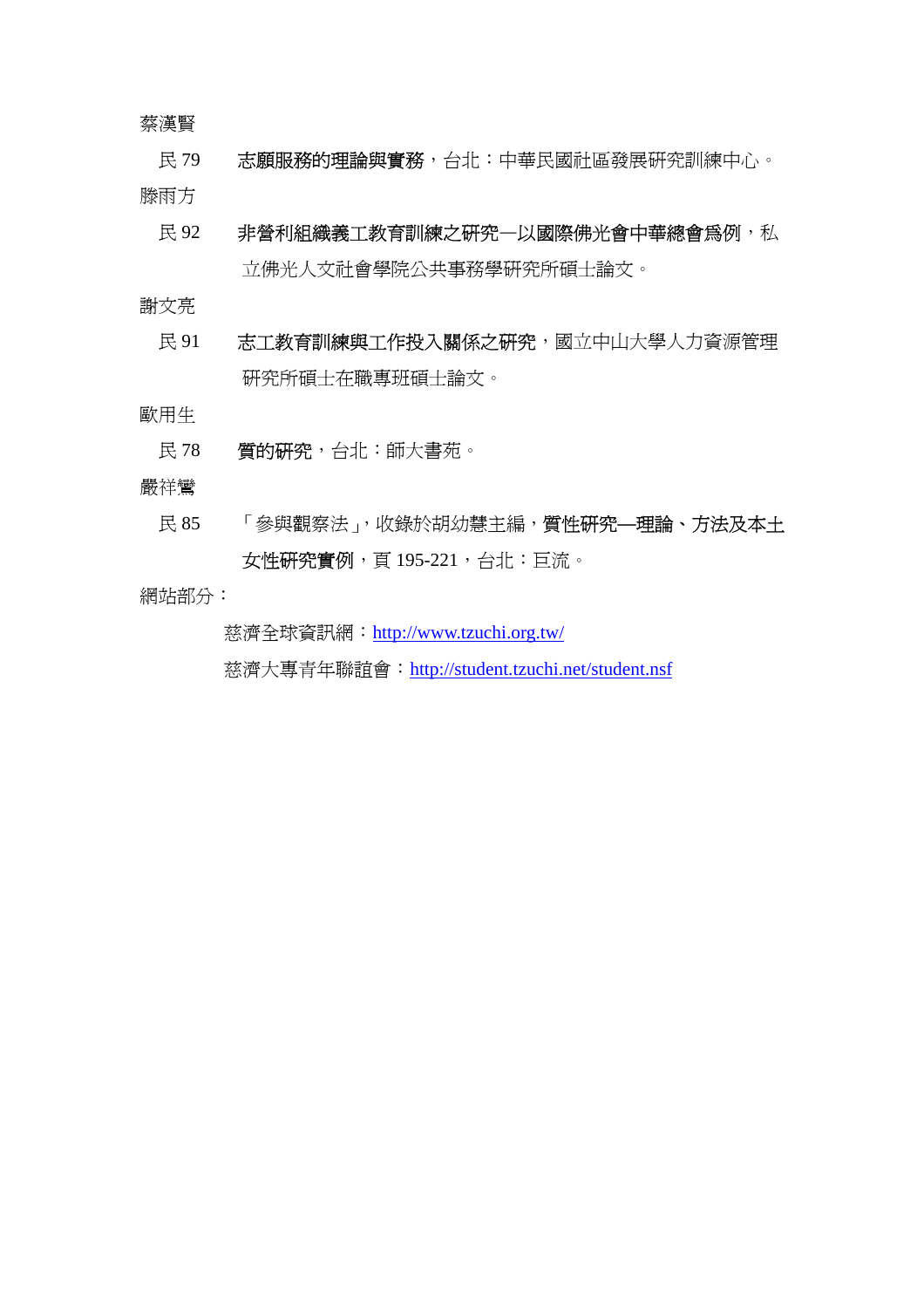## 貳:外文部分

Buckley,Roger&Jim Caple

### 1995 **The Theory and Practice of Training**.3<sup>rd</sup> ed.London: Kogan Page Ltd. Burgess, R.G. 1982 "Styles of Data Analysis Approaches and Implications".*Field Research: A Sourcebook and Field Manual*, Newbury Park, CA Sage. Dunn,P.C. 1995 "Volunteer management,"In R.L.Edwards(ed.)*Encyclopedia of Social Work*.Washington,D.C.pp.2483-2490. Denhardt R.B. 1991 *Public Administration*:*An Action Orientation*.Pacific Grove CA: Brook/Cole. Goldstein,I.L. 1993 *Training in Organization*:*Needs Assessment,Development,and Evaluation,3<sup>rd</sup> ed.*,Pacific Grove,CA: Brooks/Cole. Glaser,B. 1978 *Theoritical Sensitivity*. Mill Valley,CA Sociology Press. Hodgkinson, Virginia A., Lyman, Richard W. and Associate (eds.) 1989 *The Future of the Nonprofit Sector*:*Challenges,Changes,and Policy*

Lofland, John & Lofland, Lyn H.

1984 *Analyzing Social Settings- A Guide to Qualitative Observation and Analysis.* Belmont, CA Wadsworth Publishing Co.

**Considerations**.San Francisco,CA: Jossey-Bass.

O'Sullivan, Elizabethann & Gary R. Rassel

1989 *Research Methods for Public Administrators.* New York: Longman Inc. Salamon,Lester M.

1992 **America's nonprofit sector**: **A prime**. NY: The Foundation Center.

Salamon, Lester M.& Helmut, K.Anheier (eds.)

 1997 *Defining the Nonprofit Sector*:*A cross-national analysis*.Manchester University Press.